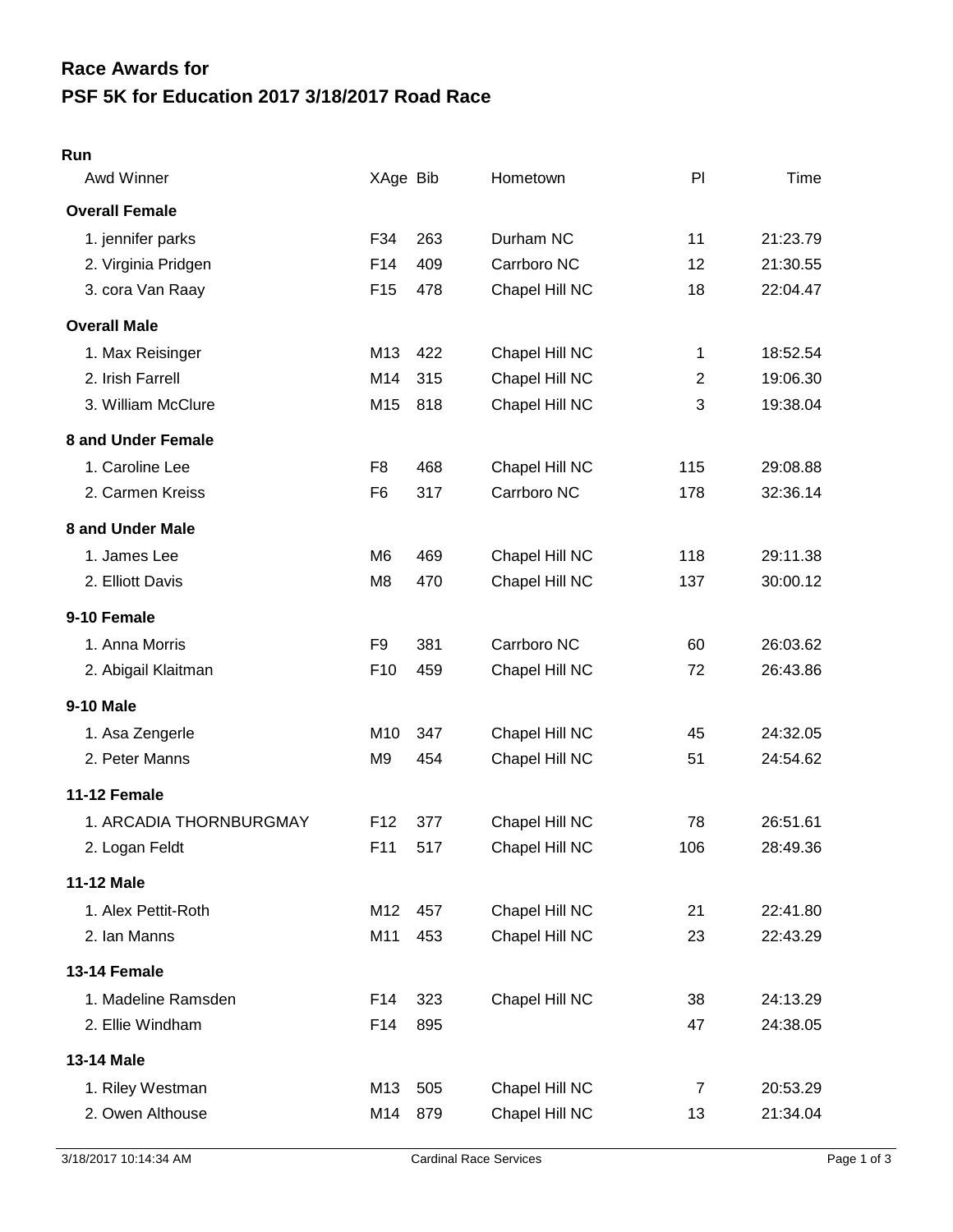## **15-16 Female**

| 1. Madigan Clossick          | f16             | 464 | Chapel Hill NC  | 62  | 26:05.11 |
|------------------------------|-----------------|-----|-----------------|-----|----------|
| 2. Bhairavy Puviindran       | F <sub>16</sub> | 304 | Carrboro NC     | 88  | 27:52.12 |
| 15-16 Male                   |                 |     |                 |     |          |
| 1. Tim Frei                  | M15             | 519 | Chapel Hill NC  | 10  | 20:59.04 |
| 2. James McClure             | M15             | 896 |                 | 197 | 33:06.36 |
| 17-19 Female                 |                 |     |                 |     |          |
| 1. Haley Van Raay            | F17             | 479 | Chapel Hill NC  | 43  | 24:19.54 |
| 2. Elizabeth LoFrese         | F <sub>17</sub> | 477 | Chapel Hill NC  | 94  | 28:09.38 |
| <b>17-19 Male</b>            |                 |     |                 |     |          |
| 1. Harry Kmiec               | M18             | 808 | Chapel Hill NC  | 4   | 20:05.54 |
| 2. Amado Ruiz-Perez          | M17             | 352 |                 | 5   | 20:36.79 |
| 20-29 Female                 |                 |     |                 |     |          |
| 1. Kaleigh Vogan             | F <sub>28</sub> | 266 | Chapel Hill NC  | 27  | 23:17.80 |
| 2. Hannah Jennings Murphy    | F <sub>25</sub> | 148 | Carrboro NC     | 36  | 23:50.54 |
| 20-29 Male                   |                 |     |                 |     |          |
| 1. Michael Goldsbury         | M27             | 830 | Raleigh NC      | 6   | 20:43.79 |
| 2. John C Hunt               | M28             | 655 | Carrboro NC     | 8   | 20:57.05 |
| <b>30-39 Female</b>          |                 |     |                 |     |          |
| 1. Lori Whitman              | F36             | 248 | Hillsborough NC | 19  | 22:11.29 |
| 2. Amy Rodriguez             | F33             | 566 | Chapel Hill NC  | 90  | 27:58.61 |
| 30-39 Male                   |                 |     |                 |     |          |
| 1. Dale Haiducek             | M32             | 264 | Durham NC       | 9   | 20:58.81 |
| 2. Dominick Crosetto         | M31             | 714 | Durham NC       | 15  | 21:56.05 |
| 40-49 Female                 |                 |     |                 |     |          |
| 1. Nora Rogers               | F40             | 627 | Carrboro NC     | 20  | 22:22.29 |
| 2. Sharon Kolling-Perin      | F40             | 265 | Carrboro NC     | 54  | 25:12.61 |
| 40-49 Male                   |                 |     |                 |     |          |
| 1. Cotton Bryan              | M43             | 557 | Chapel Hill NC  | 14  | 21:47.04 |
| 2. Matthew Feldt             | M48             | 782 | Chapel Hill NC  | 24  | 22:49.80 |
| <b>50-59 Female</b>          |                 |     |                 |     |          |
| 1. Chesca Colloredo-Mansfeld | F <sub>52</sub> | 549 | Chapel Hill NC  | 55  | 25:32.36 |
| 2. Mary Ollila               | F <sub>52</sub> | 666 | Chapel Hill NC  | 57  | 25:47.51 |
| 50-59 Male                   |                 |     |                 |     |          |
| 1. Pablo Valencia            | M57             | 181 | Carrboro NC     | 25  | 22:54.04 |
| 2. Blaine Schmidt            | m50             | 570 | Chapel Hill NC  | 31  | 23:33.30 |